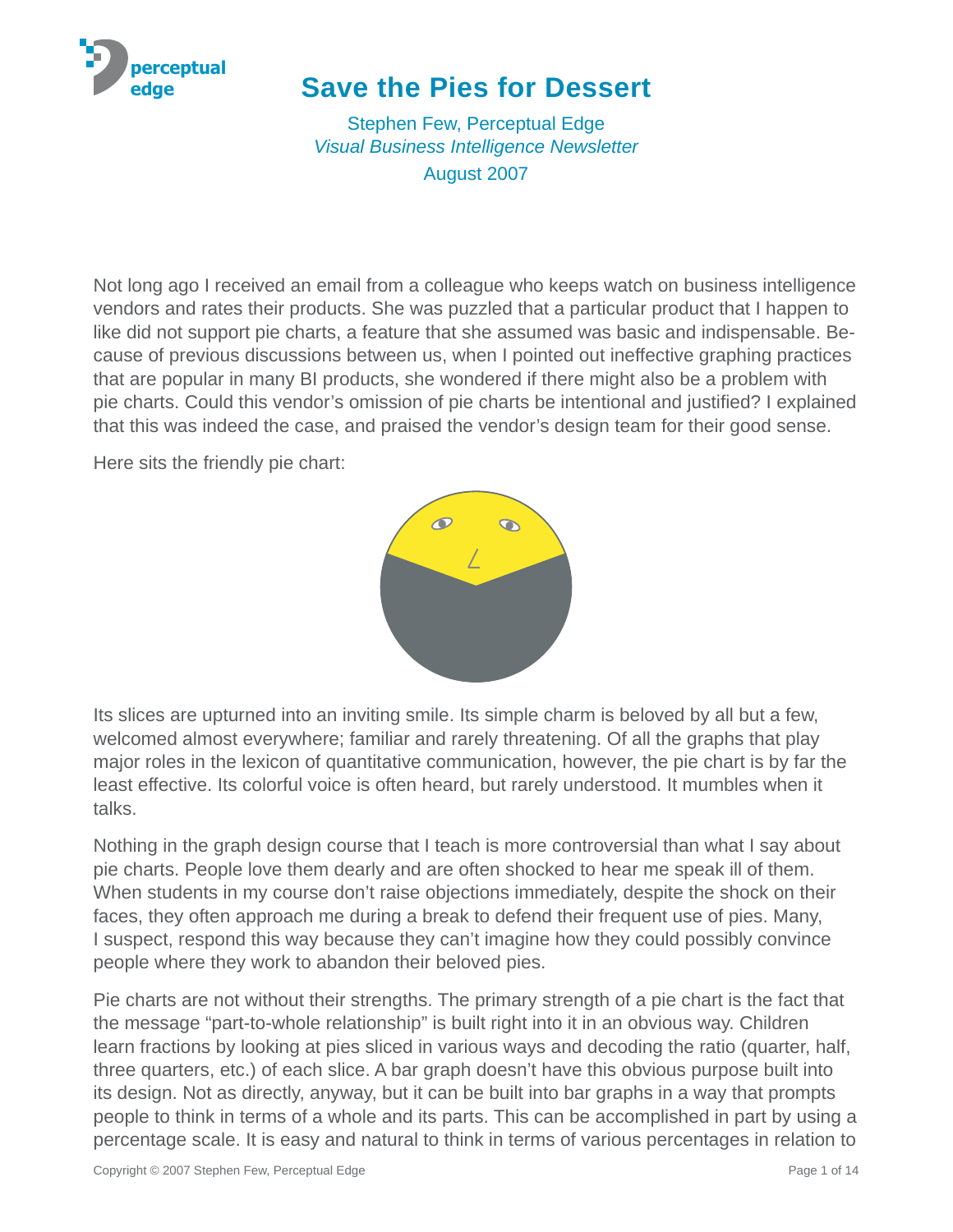the whole of 100%. Seeing a bar extend to 25% along a quantitative scale conveys a part-towhole relationship only slightly less effectively than a pie chart with a quarter slice, especially if the bar graph's title declares that it displays the parts of some total (for example, "Regional Breakdown of Total Revenue"). Despite the obvious nature of a pie charts message, bar graphs provide a much better means to compare the magnitudes of each part. Pie charts only make it easy to judge the magnitude of a slice when it is close to 0%, 25%, 50%, 75%, or 100%. Any percentages other than these are difficult to discern in a pie chart, but can be accurately discerned in a bar graph, thanks to the quantitative scale.

Allow me to illustrate. Here is a pie chart with six slices. Notice how easy it is to determine that the value of Company C (the green slice) is 25%, one quarter of the pie.



Now notice how that even the green slice, which was easy to read as 25% above, is no longer as easy to recognize as 25% in the chart below.



None of the values have changed. I simply sorted the slices by size. In the earlier example, our ability to decode the green slice at 25% was assisted by the fact that the green slice began at the 6 o'clock position and extended neatly to the 9 o'clock position. Positions at the extreme top, right, bottom, and left of a circle mark 90 degree intervals from one another,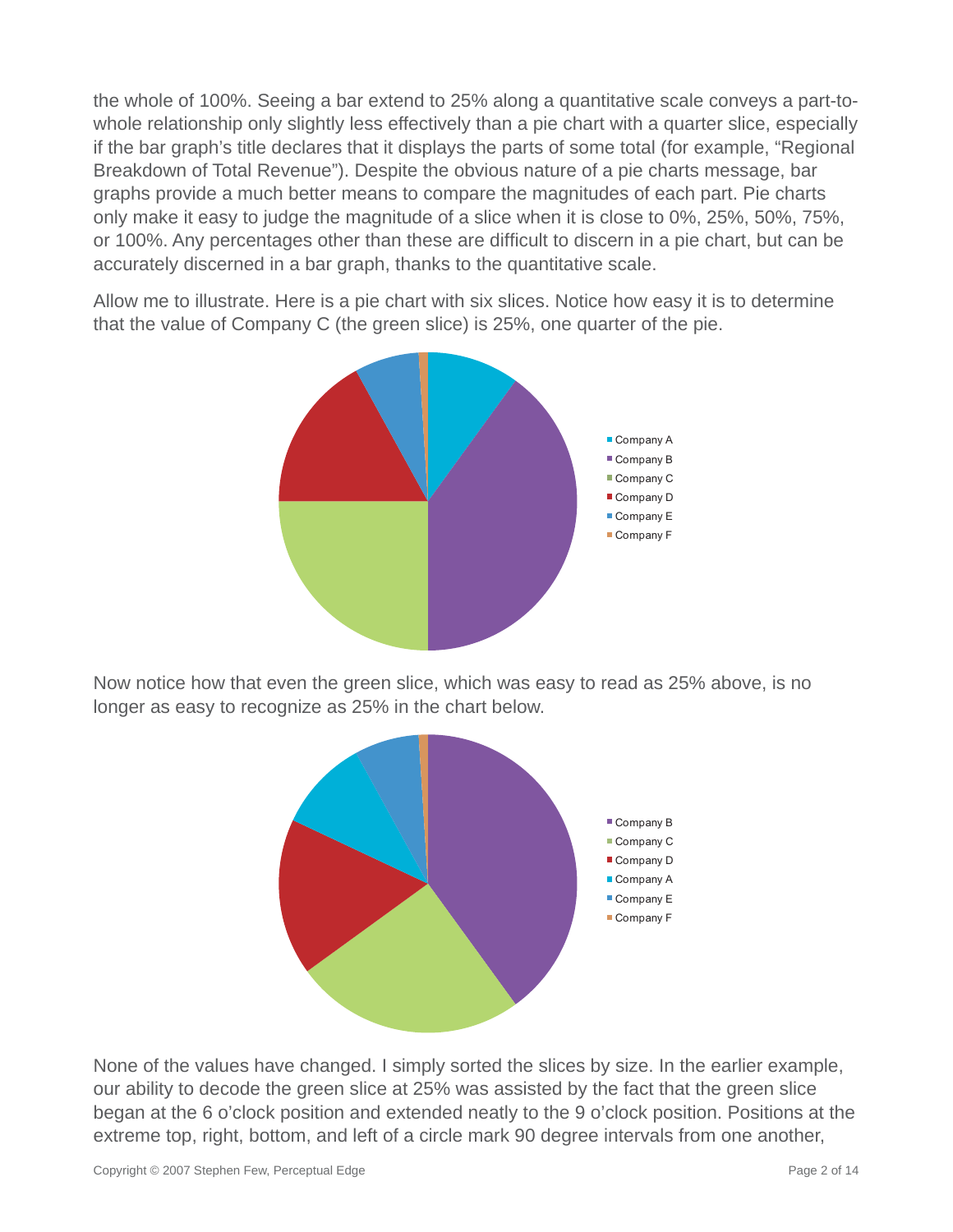each of which forms a right angle. These four positions, as well as the 90 right angles that the intervals form, are quite familiar to our eyes and minds. In the second example, however, because the green slice now begins at a less recognizable position, the size of the slice is more difficult to judge.

You might argue that this problem can be easily solved by labeling the values of each slice, as shown here:



Why stop here? With this pie chart, we're forced to waste time bouncing our eyes back and forth between the legend on the right and the slices of the pie to figure out which slice represents which company. We can solve this problem by directly labeling the slices with both the company names and the values, as shown here:



Do you realize what we have just done? Because the pie chart was difficult to read, we added values so we wouldn't have to compare the sizes of the slices and we added direct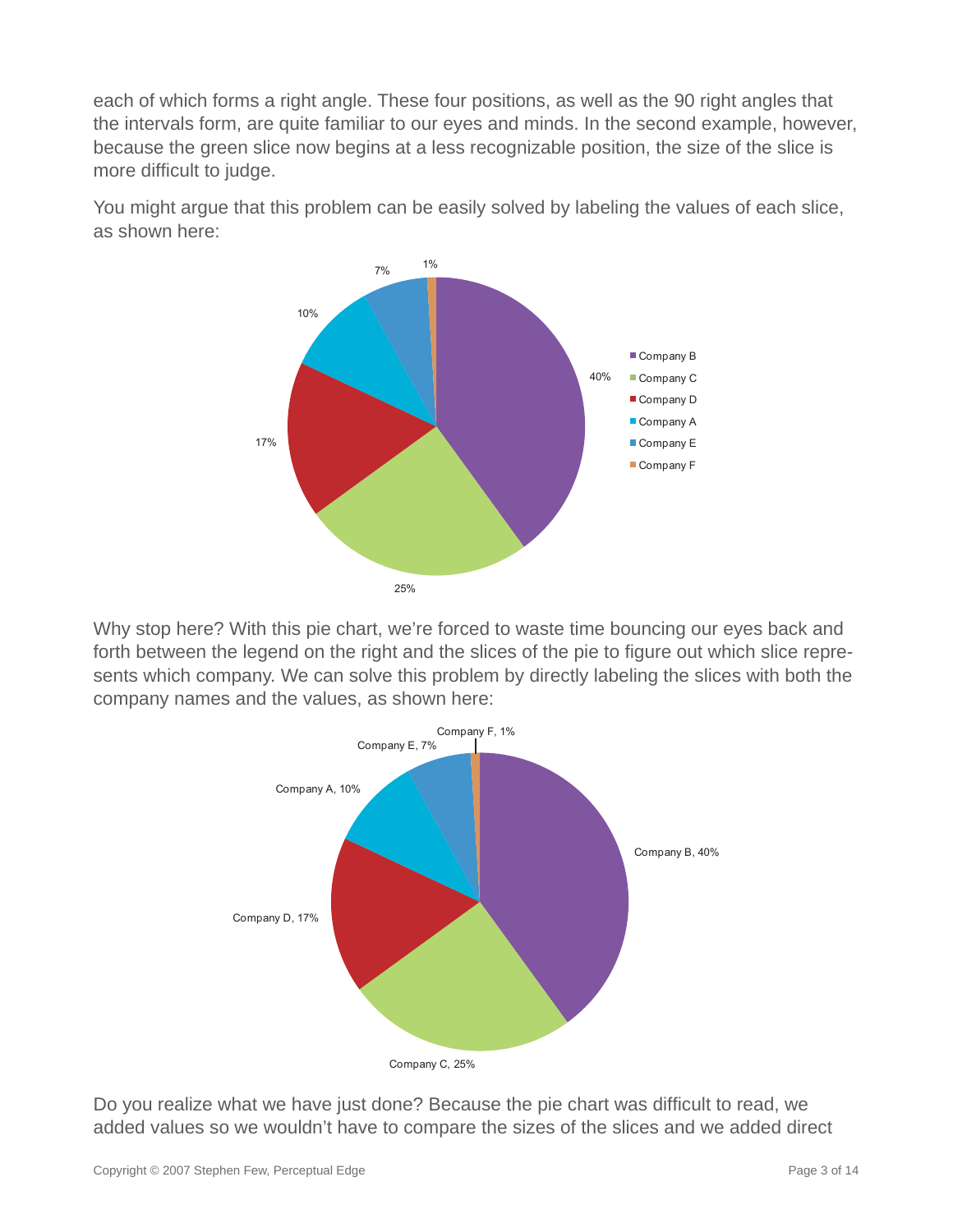company labels so we wouldn't have to rely on a legend. We turned the pie chart into an awkwardly arranged equivalent of a table of labels and values. Here's the same information, arranged as a properly designed table:

| Companies | Percentage |
|-----------|------------|
| Company B | 40%        |
| Company C | 25%        |
| Company D | 17%        |
| Company A | 10%        |
| Company E | 7%         |
| Company F | $1\%$      |
| Total     | 100%       |

This information is much easier to read when presented in a table than it was when awkwardly arranged around the periphery of the pie. So why use a graph at all? Why show a picture of the data if the picture can't be decoded and doesn't present the information more meaningfully? The answer is: You shouldn't. Graphs are useful when a picture of the data makes meaningful relationships visible (patterns, trends, and exceptions) that could not be easily discerned from a table of the same data.

But what if we could display this same information in a graph that is easy to read; one that adds useful meaning by allowing us to compare the magnitudes of the values without labeling them? Here's the same data displayed in a bar chart:



#### **Company Percentages of Total Market Share**

Now the values can be compared with relative ease and precision, relying solely on the graph, without labeling the values. What value does this bar graph offer, compared to a table? In little more than a glance it paints a picture of the relationships between six companies regarding market share. Not only is their relative rank apparent, but the differences in value from one company to the next is readily available to our eyes. Could we construct this same picture in our heads from a table of the same values? Perhaps, but it would take a great deal of effort and time. Why bother when a graph can do the work for you and tell the story in a way that speaks directly to the high-bandwidth, parallel imaging processor in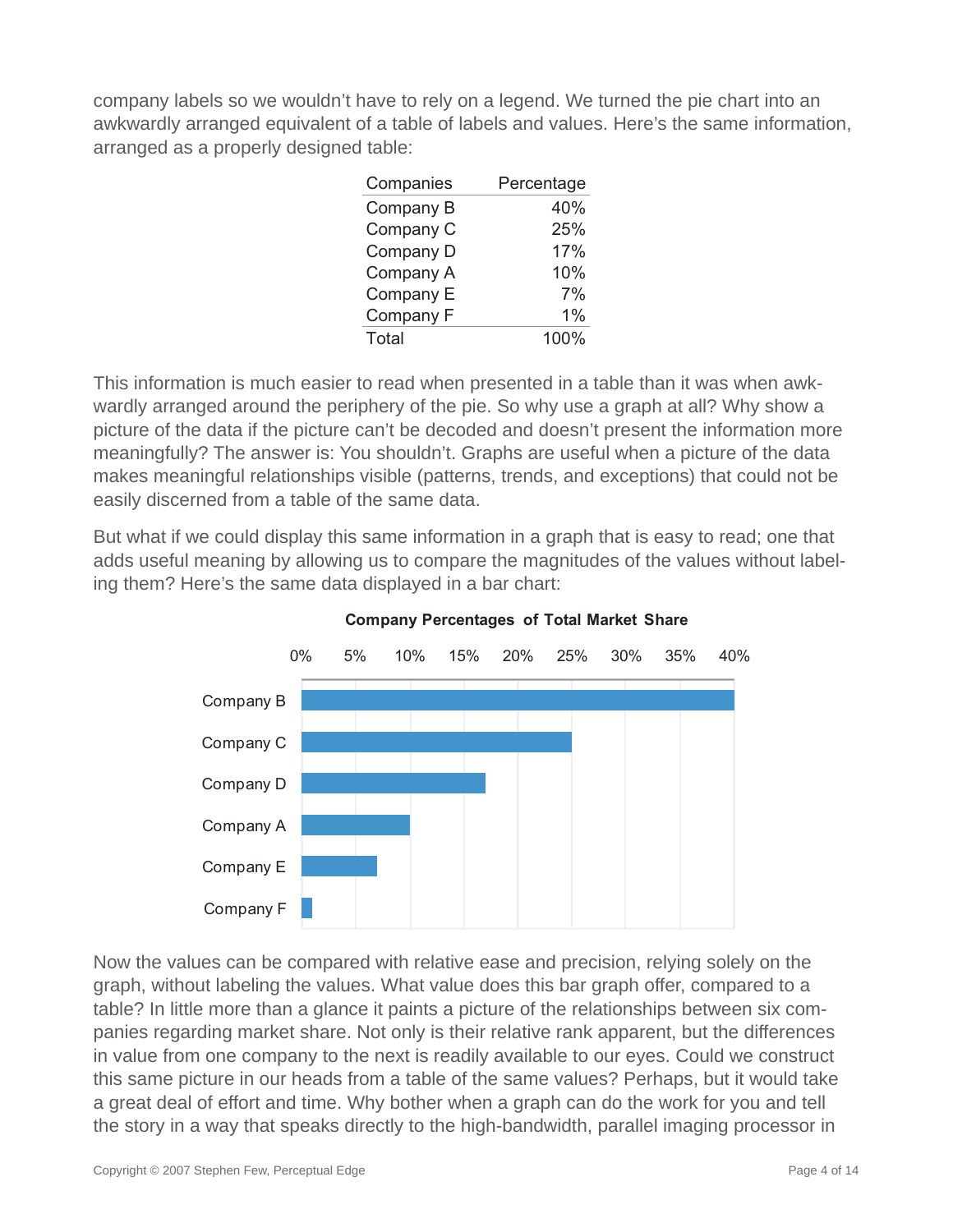your brain, which operates much faster than the part of your brain that handles text, which is needed to process tables?

Few people, if any, know more about graphs than William Cleveland, who has studied them extensively. Cleveland writes:

*When a graph is made, quantitative and categorical information is encoded by a display method. Then the information is visually decoded. This visual perception is a vital link. No matter how clever the choice of the information, and no matter how technologically impressive the encoding, a visualization fails if the decoding fails.*  Some display methods lead to efficient, accurate decoding, and others lead to inef*fi cient, inaccurate decoding. It is only through scientifi c study of visual perception that informed judgments can be made about display methods.* (William S. Cleveland, *The Elements of Graphing Data*, Hobart Press, 1994, p. 1)

And what is Cleveland's opinion of pie charts? He refers to pie charts as "pop charts," because they are commonly found in pop culture media, but much less in science and technology media. "Pie charts [along with other forms of area charts] do not provide efficient detection of geometric objects that convey information about differences of values." (*Ibid*, p. 268)

I'm afraid I've jumped ahead a bit in our story. I intend to explore the pie charts more comprehensibly, beginning with their history. To sum up what I've said so far:

*Countless people buy that this familiar chart is a friendly guy. This opinion, however, is far too high; he is, after all, a humble pie.*

# **The History, Use, and Workings of Pie Charts**

The pie chart first appeared in 1801 in a publication entitled *The Statistical Breviary* by William Playfair. In this publication, Playfair used a variety of graphs to present geographical areas, populations, and revenues of European states. We have Playfair to thank for many of the popular graphs that we use today, including the bar graph. Although he didn't invent the line graph, his innovative work popularized it as a means to display quantitative values across time. More than anyone before him, Playfair relied on graphical representations of quantitative data because he believed that "making an appeal to the eye when proportion and magnitude are concerned, is the best and readiest method of conveying a distinct idea" (William Playfair, *The Statistical Breviary*, T. Bensley, 1801, p. 4).

The term "pie chart" was not coined until years later and it is not the only food metaphor that has been used to describe it. The French referred to it as using the name of their soft round cheese—camembert. Playfair used circles in various ways to represent quantitative relationships by varying their sizes, subdividing them into slices, and overlapping them, much like Venn diagrams. The graph on the following page, from *The Statistical Breviary*, displays a series of circles arranged side by side with their centers aligned. Each circle represents a geopolitical region, sometimes divided into sectors through the use of slices, such as parts of the Turkish Empire in the second circle from the left.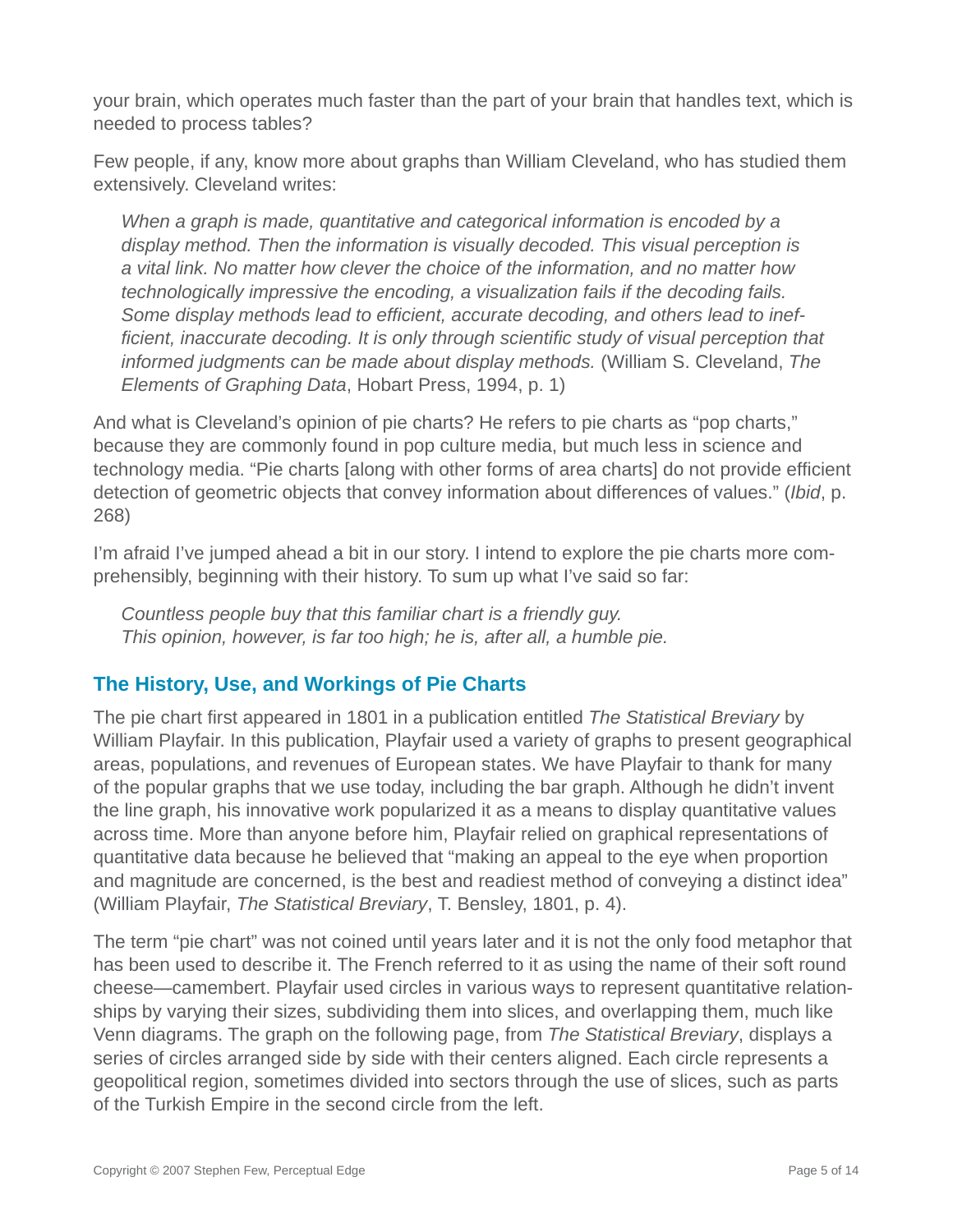

Although Playfair usually made wise judgments about graphical images and their use for presenting data, he did not in 1801 have the benefits of the large collection of research that has since examined the effectiveness of various graphical devices. He understood the intuitive ability of a sub-divided circle to represent part-to-whole relationships, but not the perceptual problems that we encounter when trying to compare its parts.

Pie charts encode quantitative values primarily by two means: two-dimensional areas of the slices and the angles formed by the slices as they radiate out from the center of the pie. We now know that neither of these visual attributes is easy to compare. Our eyes are great at comparing differences in 2-D location and differences in line length, but not 2-D areas and angles. In the example below, the graph on the left uses the 2-D locations of data points and the one on the right uses line lengths (in this case, the lengths of the bars) to encode values. As you can see, both make it very easy to see and interpret differences between values.

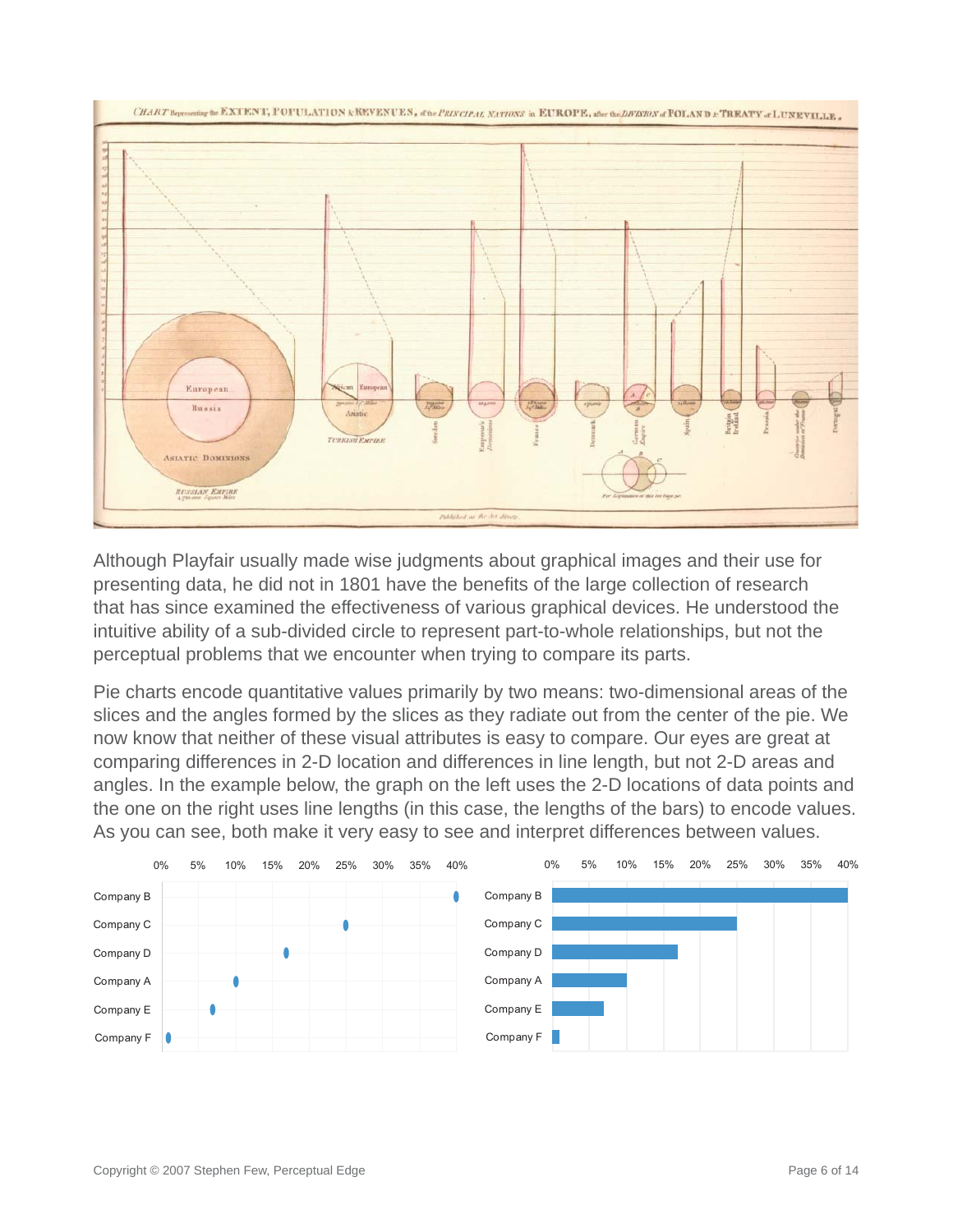You might be inclined to believe that you can do a better job than most in judging differences in values that are encoded as 2-D area. Here's a simple test. If the area of the small circle below equals a value of 1, what is the area of the large circle?



Not easy, is it? When I ask students to guess the size of the large circle, I get answers ranging from around 6 to 50.The area of the large circle is actually 16 times the area of the small circle. Stephen Kosslyn writes:

*The systematic distortion of area is captured by "Steven's Power Law," which states that the psychological impression is a function of the actual physical magnitude raised to an exponent (and multiplied by a scaling constant). To be precise, the perceived area is usually equal to the actual area raised to an exponent of about 0.8, times a scaling constant…In contrast, relative line length* [such as the lengths of bars] *is perceived almost perfectly, provided that the lines are oriented the same way.* (Kosslyn, Stephen, *Graph Design for the Eye and Mind*, Oxford University Press, 2006, p. 40)

Perhaps you object to the fact that you had to rely on relative 2-D areas alone to discern the differences above, without the benefit of relative angles as well, which play a role in pie charts. Here's another test, this time using an actual pie chart. Look at the pie chart below and try to place the slices in order from largest to smallest.



Having trouble? As you can see, comparing the angles of the slices doesn't make it any easier.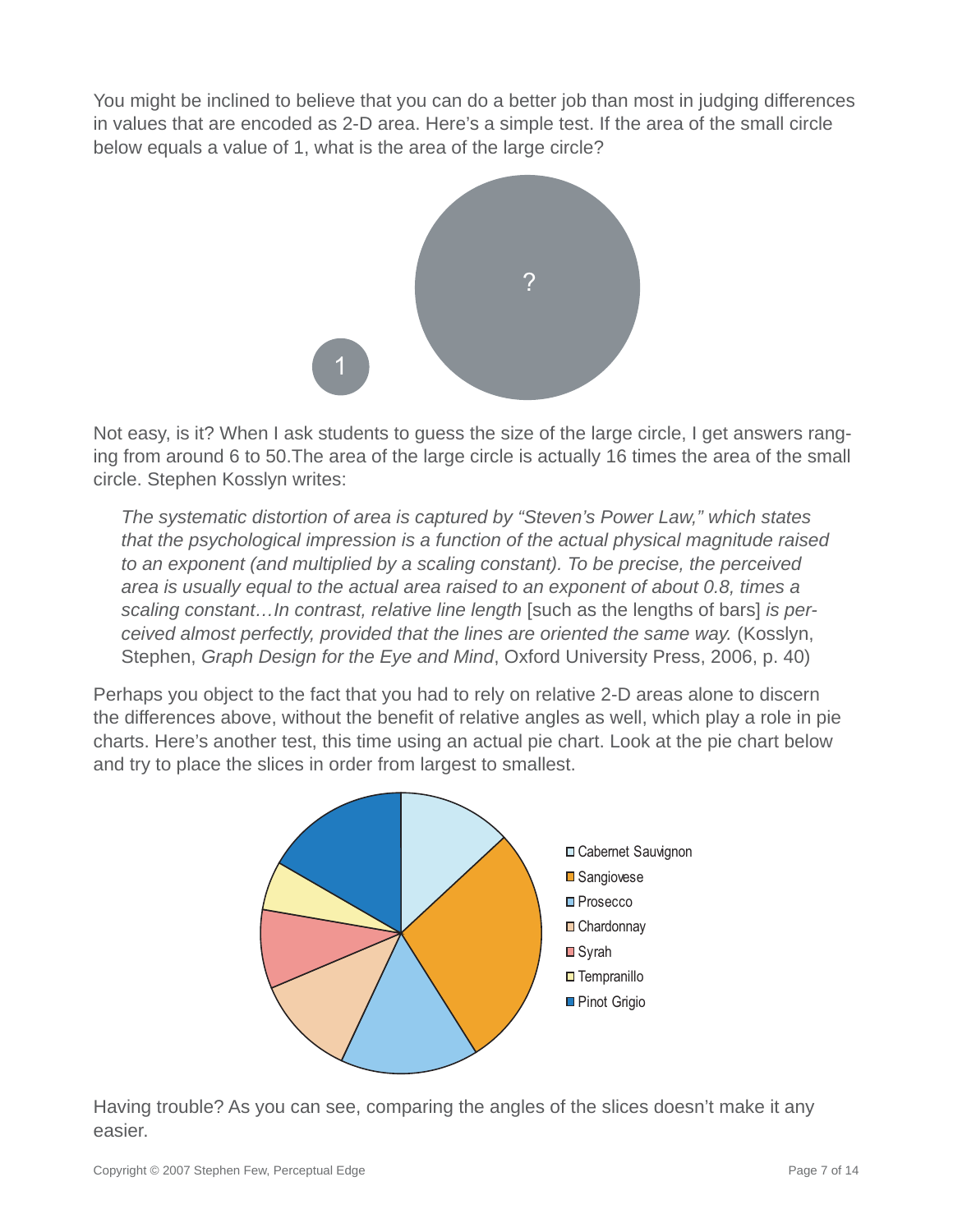Naomi Robbins writes:

*We make angle judgments when we read a pie chart, but we don't judge angles very well. These judgments are biased; we underestimate acute angles (angles less than 90°) and overestimate obtuse angles (angles greater than 90°). Also, angles with horizontal bisectors (when the line dividing the angle in two is horizontal) appear larger than angles with vertical bisectors.* (Naomi Robbins*, Creating More Effective Graphs*, Wiley, 2005, p. 49)

If a chart is doing its job, you shouldn't have to struggle. Look at how easy it is to compare the percentages using the bar graph below, which displays the same values:



## **Pies in All Their Modern Glory**

The pie chart, like all graphs that use the position, length, or area of objects to represent quantity, includes an axis with a quantitative scale, only it is never shown. The axis and scale of a pie chart is not linear, as it is with most graphs, but circular, for it is located along the circumference of the circle. Here's what a pie chart would look like if its axis and scale were visible:

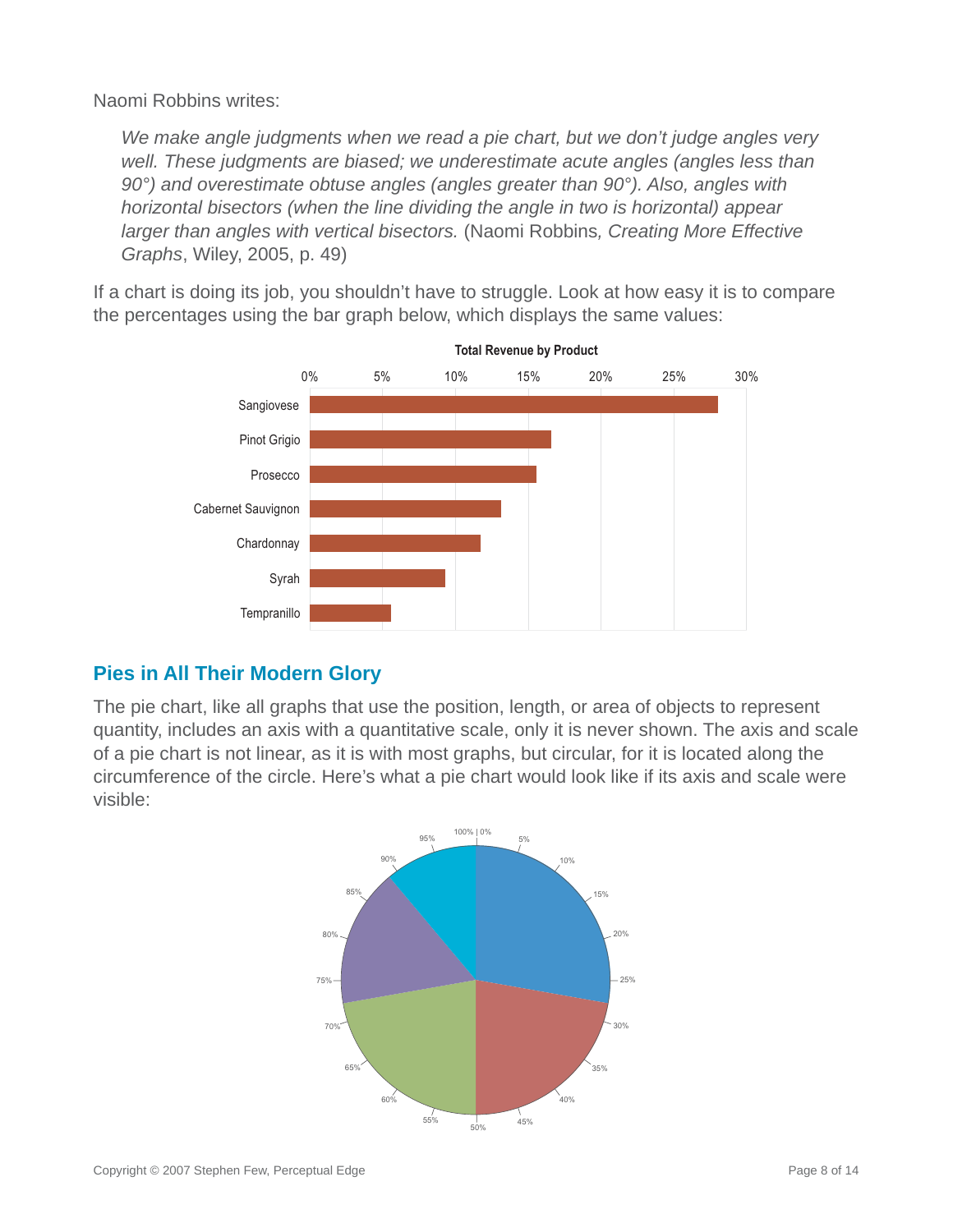People love dressing up their pie charts today to look mouthwatering. Why stick with a simple 2-D pie chart when you can add a third dimension of depth to the picture and throw in some lighting effects and contoured edges while you're at it, as shown here?



It's pretty and eye-catching, but is it more meaningful or easier to interpret? Actually, by adding depth to the pie and changing its angle, we've made it more difficult to interpret. The green slice now appears greater than it actually is, because of the depth that's been added. The slices are now more difficult to compare, because the angle skews their appearance.

For those of you who can't resist tilting your pies (after all, pie tilting is an ancient and respected sport among cultures known for their talent with pastries), let me illustrate the effect that you're creating. Below are three pie charts that are exactly the same, except that the one above is 2-D and the other two are 3-D and tilted. Notice how different the relationships between the slices appear from one version to the next.

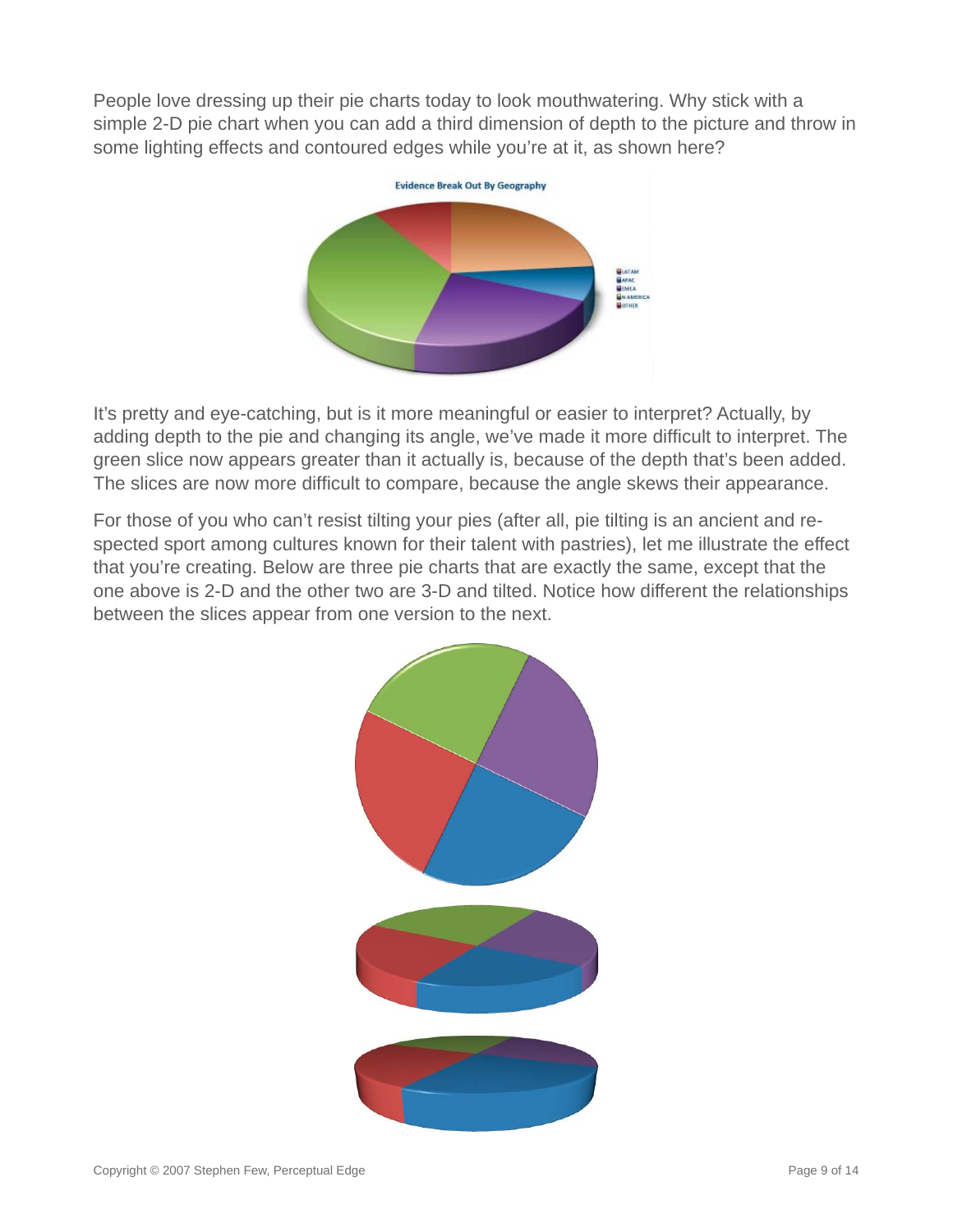Why stop here? Based on what many software vendors advertise, we're encouraged to tweak them out with abandon. For example, with Excel and several other products, you can now easily manipulate the transparency of the pie, creating utterly useless charts such as this:



Believe it or not, this is the same pie chart as the one above. The only difference is that now you can see through it. Aren't you happy Microsoft added this nifty feature? Trust me when I say that I am not doing anything here that isn't marketed with pride by countless software vendors. Here's a Crystal Xcelsius pie chart that's been polished to a high-gloss gleam:



I pulled this example from a dashboard. One of the objectives of a dashboard is to present information in a way that can be quickly read and easily understood. If you glance at this too quickly, however, you're liable to think that it contains three slices. This misperception is a result of the simulated reflection of light on the shiny surface of the pie. When light reflects like this off of objects in the real world, we find it annoying. We have to squint to block the glare in an effort to see the object clearly. Why would we ever want to reproduce this annoying and misleading effect on a computer screen?

Sometimes, despite their obvious limitations, absurd demands are placed on pie charts to show a great deal more than usual. On the following page there is an example from Advizor Analyst/X (an otherwise good product), which attempts to show two levels of part-to-whole relationships at one time: one per country (the slices) and one per product type (the circular bands of color within each country). It would be impossible to compare quantities of a product type between countries, given how differently they are shaped.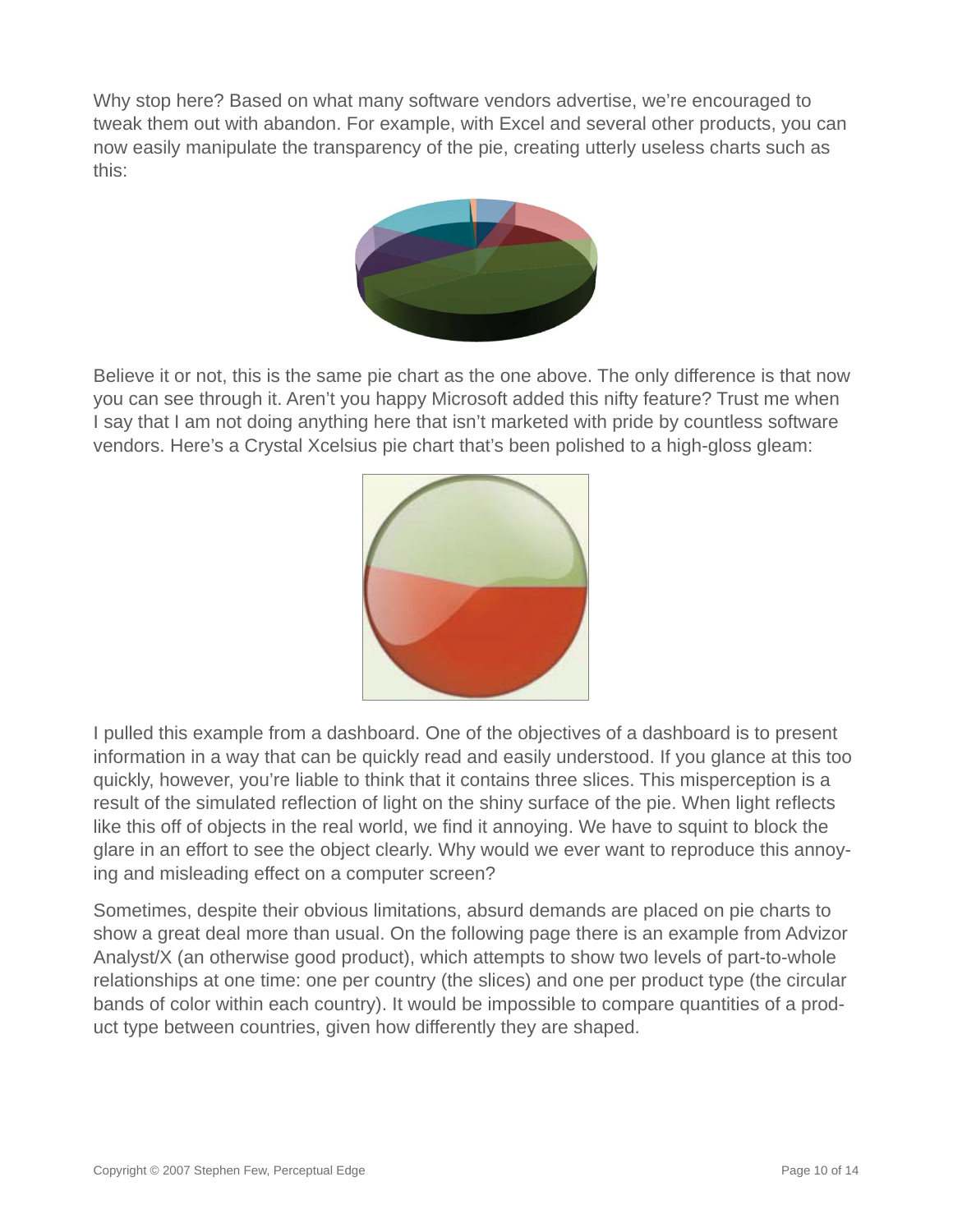

Let's examine another ineffective use of pie charts. Edward Tufte once said that "the only worse design than a pie chart is several of them, for then the viewer is asked to compare quantities located in spatial disarray both within and between pies" (Edward Tufte, *The Visual Display of Quantitative Information*, Graphics Press, 1983, p. 178.) I share Tufte's opinion that this is an ineffective way to compare multiple part-to-whole relationships.

![](_page_10_Figure_2.jpeg)

Try to follow the changes of these various companies and how they compare to one another through time. It is nearly impossible. Notice how easily you can do it, however, using the following display:

![](_page_10_Figure_4.jpeg)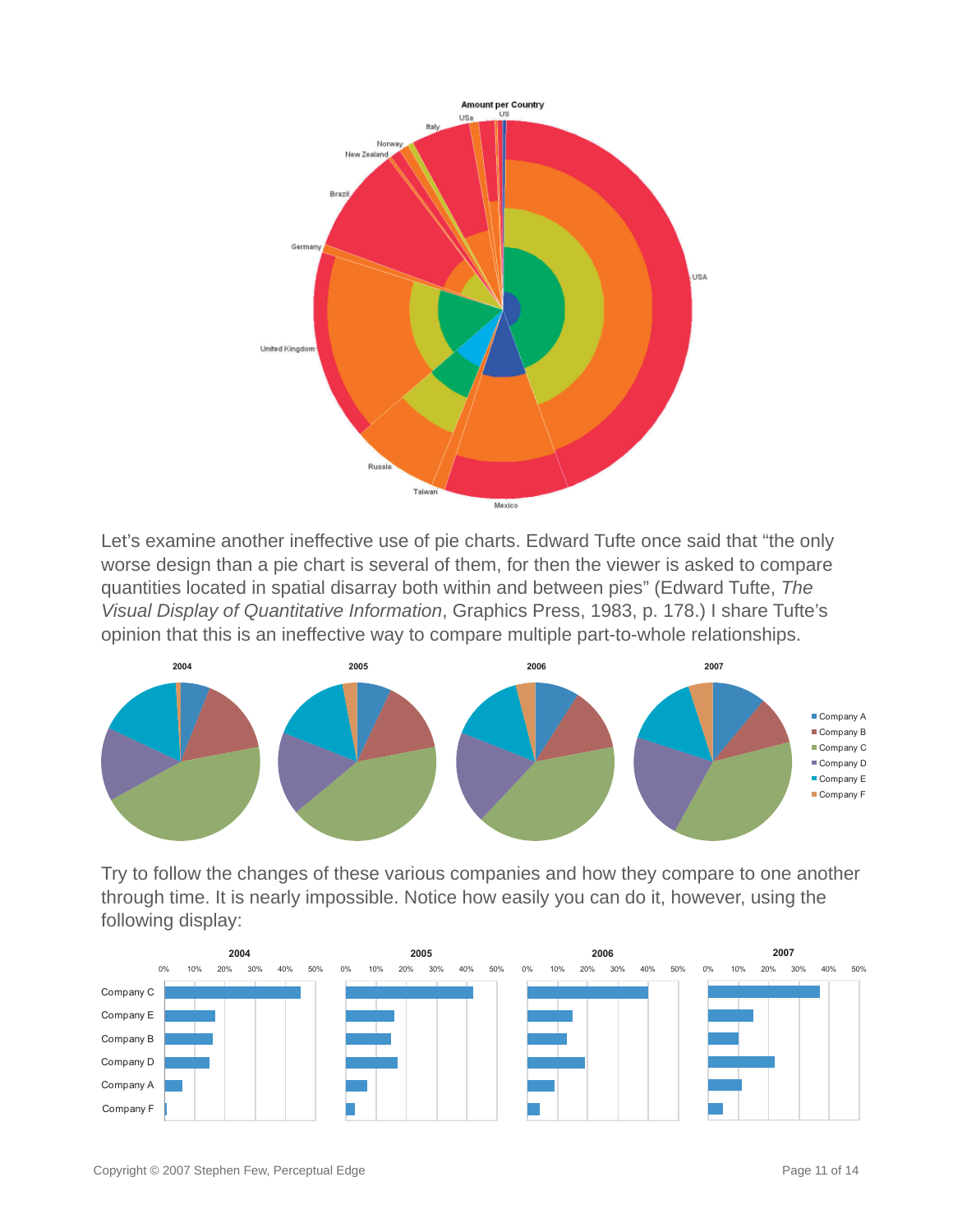This is a vast improvement over the series of pie charts above, but is still not as easy as it ought to be to see the up and down changes in part-to-whole percentages from year to year. Nothing shows change through time better than a line. Here's the same data, this time displayed as a single line graph:

![](_page_11_Figure_1.jpeg)

Now it is easy to see the changes and to compare the magnitudes of the parts in a given year. What we can't see in this example, however, are market revenues as a whole and how they changed from year to year. For this view, we can use an area graph (see below):

![](_page_11_Figure_3.jpeg)

Keep in mind that any individual graph might serve a particular purpose exceptionally well, but suffer from problems if used for other purposes. This area graph, for example, does a good job of showing how total revenues changed from year to year and also gives a sense of each company's portion of total revenues in a particular year. You would not want to use it, however, to discern how each company's portion of the whole changed from year to year. This is true for two reasons:

1. The unit of measure is dollars, not percentages, so an increase in dollars of a single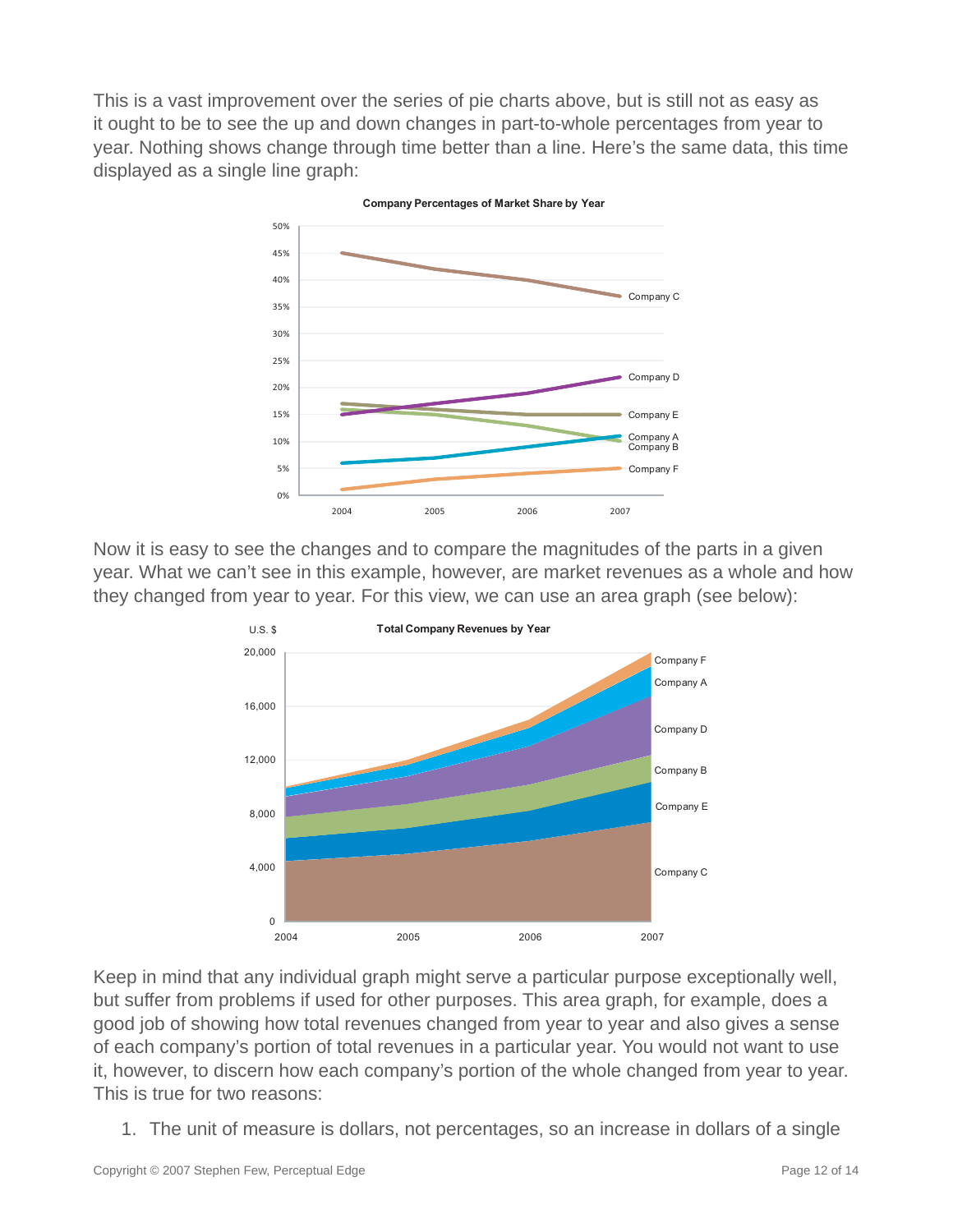company's revenues from one year to the next could actually represent a decrease in its percentage of the whole.

2. Other than Company C, which is positioned at the bottom of the graph and has a flat baseline, you cannot trace the top of each country's colored area to determine how its revenues changed, but you must focus on the height of the area in any one year from its bottom to its top, which is more difficult to judge.

### **The Secret Strength of Pies**

You might be wondering, aside from the natural way that pie charts suggest a part-to-whole relationship, do they have anything else going for them? I have read every research study that I could find that tested the effectiveness of pie charts versus other means of displaying quantitative data, beginning with one that was done in 1926 by W. C. Ells, and have found only one advantage that can confidently be attributed to pie charts. Unfortunately, this one strength is rarely if ever useful. Ian Spence of the University of Toronto has been involved with several of these studies from 1989 on. In 1991, Spence and Stephan Lewandowky conducted a series of experiments to compare the relative effectiveness of different means to display the same part-to-whole relationship—a pie chart, a bar chart, and a table—for a variety of tasks.

The study was titled "Displaying Proportions and Percentages," which was published in *Applied Cognitive Psychology* (Volume 5, pages 61-77). For each task they measured the speed and accuracy of test subjects' responses. The one slight advantage of a pie chart over a bar graph involved a task that required subjects to answer the question, "Which is greater, A+B or C+D?", while examining one of the three charts below:

![](_page_12_Figure_5.jpeg)